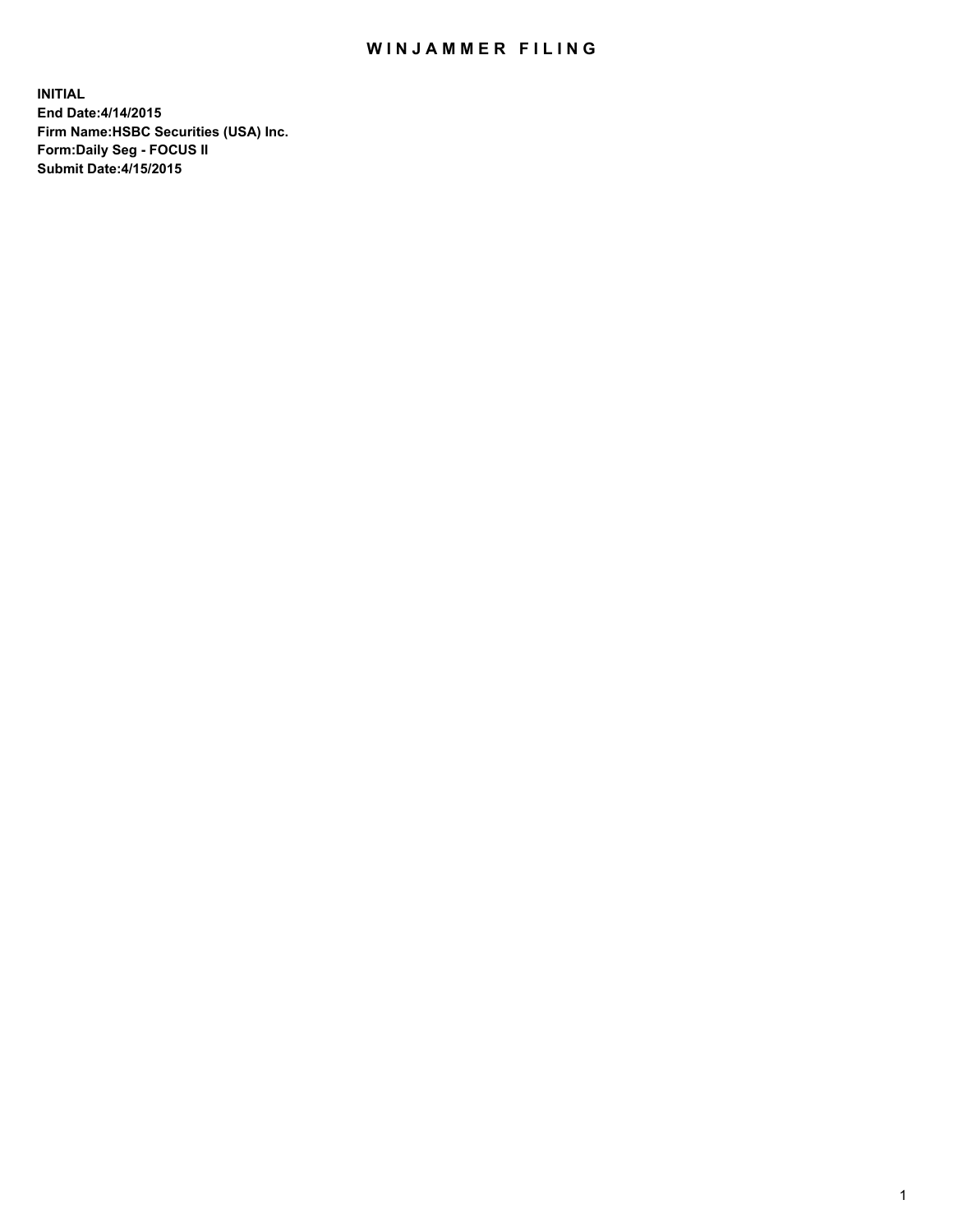## **INITIAL End Date:4/14/2015 Firm Name:HSBC Securities (USA) Inc. Form:Daily Seg - FOCUS II Submit Date:4/15/2015 Daily Segregation - Cover Page**

| Name of Company<br><b>Contact Name</b><br><b>Contact Phone Number</b><br><b>Contact Email Address</b>                                                                                                                                                                                                                          | <b>HSBC Securities (USA) Inc.</b><br><b>Steven Richardson</b><br>212-525-6445<br>steven.richardson@us.hsbc.com |
|--------------------------------------------------------------------------------------------------------------------------------------------------------------------------------------------------------------------------------------------------------------------------------------------------------------------------------|----------------------------------------------------------------------------------------------------------------|
| FCM's Customer Segregated Funds Residual Interest Target (choose one):<br>a. Minimum dollar amount: ; or<br>b. Minimum percentage of customer segregated funds required:%; or<br>c. Dollar amount range between: and; or<br>d. Percentage range of customer segregated funds required between: % and %.                        | 50,000,000<br>0 <sub>0</sub><br>0 <sub>0</sub>                                                                 |
| FCM's Customer Secured Amount Funds Residual Interest Target (choose one):<br>a. Minimum dollar amount: ; or<br>b. Minimum percentage of customer secured funds required:%; or<br>c. Dollar amount range between: and; or<br>d. Percentage range of customer secured funds required between:% and%.                            | 10,000,000<br><u>0</u><br>0 <sub>0</sub><br>0 <sub>0</sub>                                                     |
| FCM's Cleared Swaps Customer Collateral Residual Interest Target (choose one):<br>a. Minimum dollar amount: ; or<br>b. Minimum percentage of cleared swaps customer collateral required:% ; or<br>c. Dollar amount range between: and; or<br>d. Percentage range of cleared swaps customer collateral required between:% and%. | 30,000,000<br>00<br><u>00</u>                                                                                  |

Attach supporting documents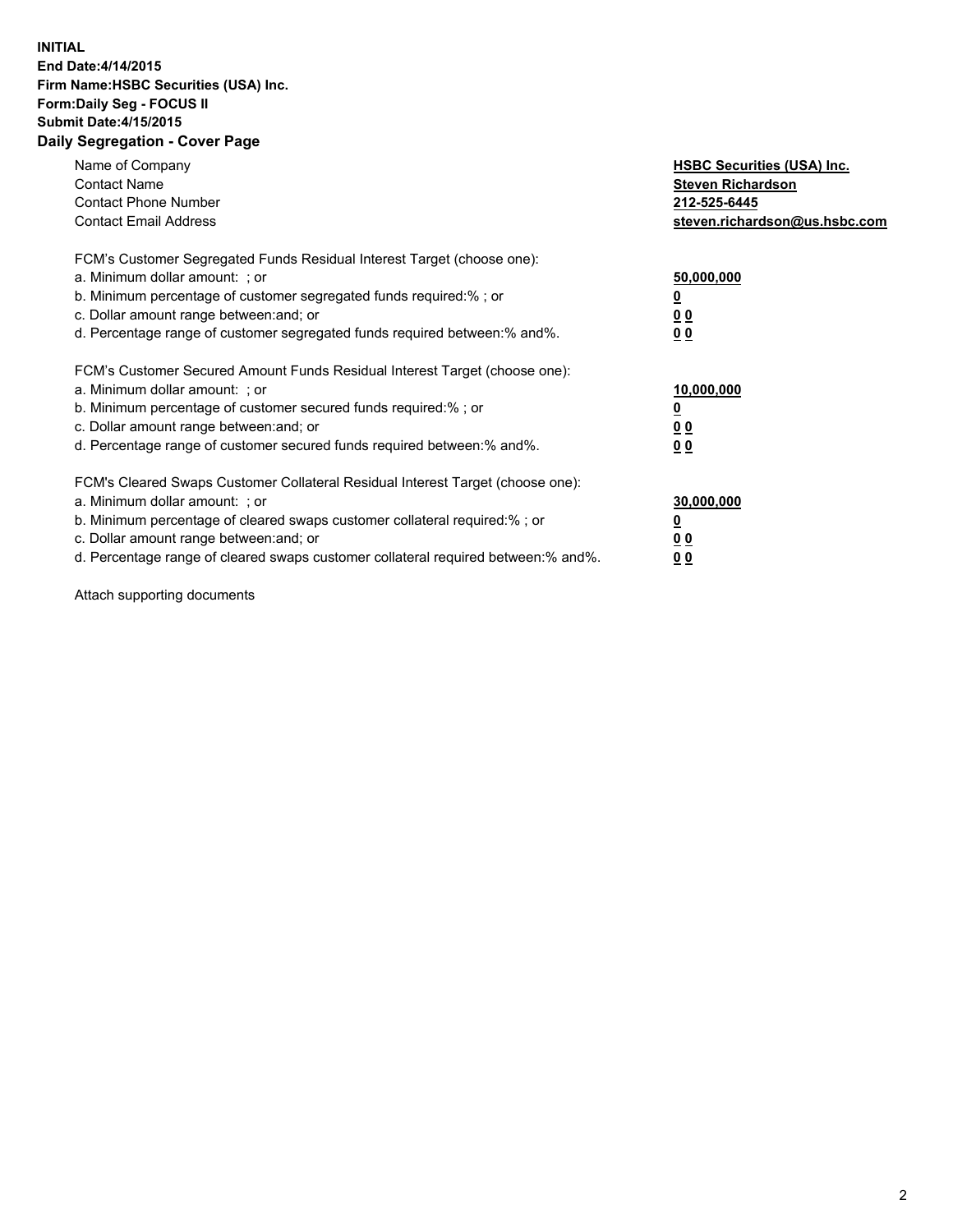**INITIAL End Date:4/14/2015 Firm Name:HSBC Securities (USA) Inc. Form:Daily Seg - FOCUS II Submit Date:4/15/2015 Daily Segregation - Secured Amounts**

Foreign Futures and Foreign Options Secured Amounts Amount required to be set aside pursuant to law, rule or regulation of a foreign government or a rule of a self-regulatory organization authorized thereunder **0** [7305] 1. Net ledger balance - Foreign Futures and Foreign Option Trading - All Customers A. Cash **120,402,290** [7315] B. Securities (at market) **31,510,033** [7317] 2. Net unrealized profit (loss) in open futures contracts traded on a foreign board of trade **23,354,227** [7325] 3. Exchange traded options a. Market value of open option contracts purchased on a foreign board of trade **0** [7335] b. Market value of open contracts granted (sold) on a foreign board of trade **0** [7337] 4. Net equity (deficit) (add lines 1. 2. and 3.) **175,266,550** [7345] 5. Account liquidating to a deficit and account with a debit balances - gross amount **977,470** [7351] Less: amount offset by customer owned securities **-974,941** [7352] **2,529** [7354] 6. Amount required to be set aside as the secured amount - Net Liquidating Equity Method (add lines 4 and 5) **175,269,079** [7355] 7. Greater of amount required to be set aside pursuant to foreign jurisdiction (above) or line 6. **175,269,079** [7360] FUNDS DEPOSITED IN SEPARATE REGULATION 30.7 ACCOUNTS 1. Cash in banks A. Banks located in the United States **29,394,308** [7500] B. Other banks qualified under Regulation 30.7 **0** [7520] **29,394,308** [7530] 2. Securities A. In safekeeping with banks located in the United States **76,510,033** [7540] B. In safekeeping with other banks qualified under Regulation 30.7 **0** [7560] **76,510,033** [7570] 3. Equities with registered futures commission merchants A. Cash **0** [7580] B. Securities **0** [7590] C. Unrealized gain (loss) on open futures contracts **0** [7600] D. Value of long option contracts **0** [7610] E. Value of short option contracts **0** [7615] **0** [7620] 4. Amounts held by clearing organizations of foreign boards of trade A. Cash **0** [7640] B. Securities **0** [7650] C. Amount due to (from) clearing organization - daily variation **0** [7660] D. Value of long option contracts **0** [7670] E. Value of short option contracts **0** [7675] **0** [7680] 5. Amounts held by members of foreign boards of trade A. Cash **66,948,636** [7700] B. Securities **0** [7710] C. Unrealized gain (loss) on open futures contracts **23,354,227** [7720] D. Value of long option contracts **0** [7730] E. Value of short option contracts **0** [7735] **90,302,863** [7740] 6. Amounts with other depositories designated by a foreign board of trade **0** [7760] 7. Segregated funds on hand **0** [7765] 8. Total funds in separate section 30.7 accounts **196,207,204** [7770] 9. Excess (deficiency) Set Aside for Secured Amount (subtract line 7 Secured Statement Page 1 from Line 8) **20,938,125** [7380] 10. Management Target Amount for Excess funds in separate section 30.7 accounts **10,000,000** [7780] 11. Excess (deficiency) funds in separate 30.7 accounts over (under) Management Target **10,938,125** [7785]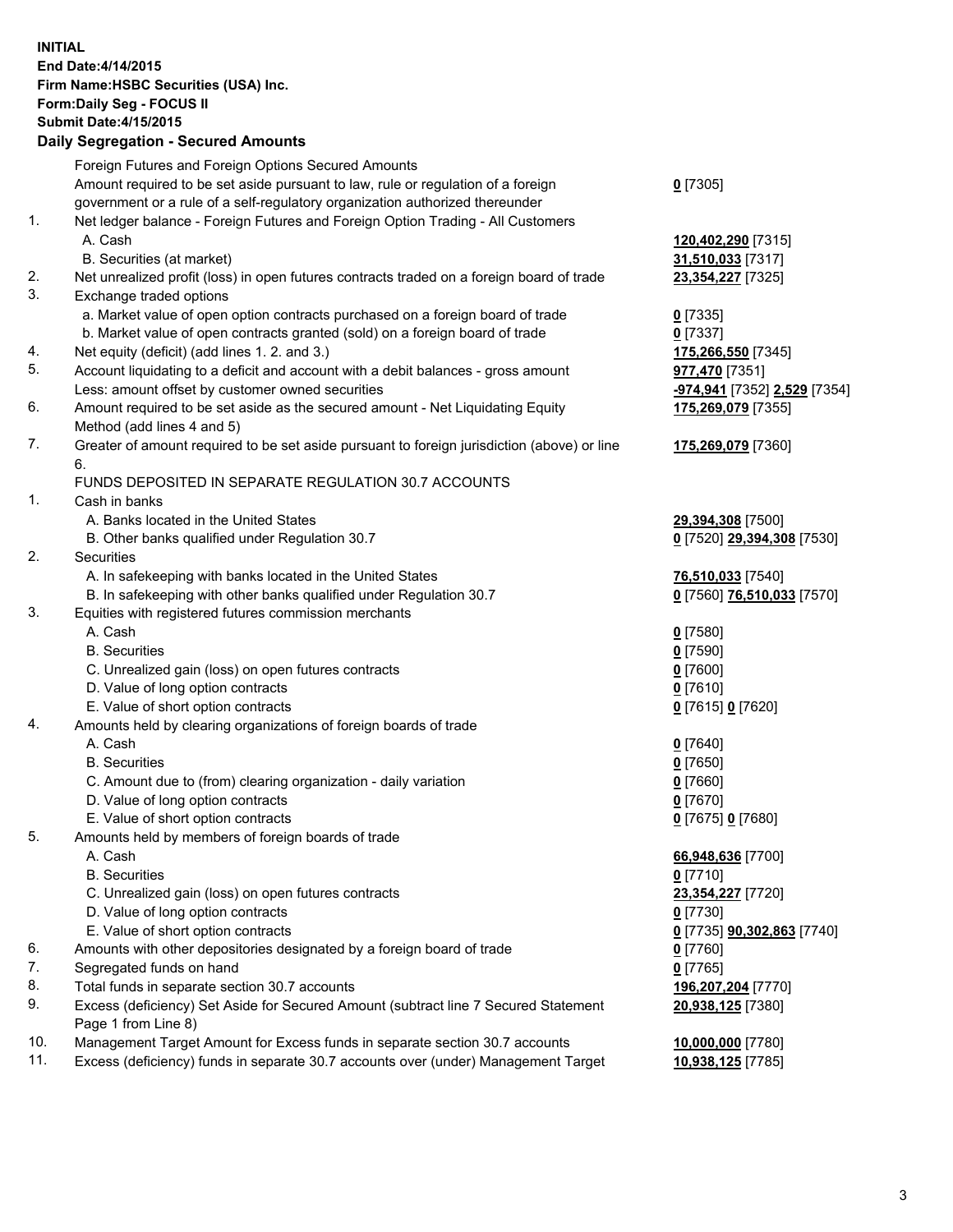| <b>INITIAL</b> | End Date: 4/14/2015<br>Firm Name: HSBC Securities (USA) Inc.<br>Form: Daily Seg - FOCUS II<br><b>Submit Date: 4/15/2015</b><br>Daily Segregation - Segregation Statement |                          |
|----------------|--------------------------------------------------------------------------------------------------------------------------------------------------------------------------|--------------------------|
| 1.             | SEGREGATION REQUIREMENTS(Section 4d(2) of the CEAct)<br>Net ledger balance                                                                                               |                          |
|                | A. Cash                                                                                                                                                                  | 141,227,358 [7010]       |
|                | B. Securities (at market)                                                                                                                                                | 633,273,644 [7020]       |
| 2.             | Net unrealized profit (loss) in open futures contracts traded on a contract market                                                                                       | 196,521,069 [7030]       |
| 3.             | Exchange traded options                                                                                                                                                  |                          |
|                | A. Add market value of open option contracts purchased on a contract market                                                                                              | 89,453,467 [7032]        |
|                | B. Deduct market value of open option contracts granted (sold) on a contract market                                                                                      | -7,383,987 [7033]        |
| 4.             | Net equity (deficit) (add lines 1, 2 and 3)                                                                                                                              | 1,053,091,551 [7040]     |
| 5.             | Accounts liquidating to a deficit and accounts with                                                                                                                      |                          |
|                | debit balances - gross amount                                                                                                                                            | 996,346 [7045]           |
|                | Less: amount offset by customer securities                                                                                                                               | -996,346 [7047] 0 [7050] |
| 6.             | Amount required to be segregated (add lines 4 and 5)                                                                                                                     | 1,053,091,551 [7060]     |
|                | FUNDS IN SEGREGATED ACCOUNTS                                                                                                                                             |                          |
| 7.             | Deposited in segregated funds bank accounts                                                                                                                              |                          |
|                | A. Cash                                                                                                                                                                  | 11,399,280 [7070]        |
|                | B. Securities representing investments of customers' funds (at market)                                                                                                   | $0$ [7080]               |
|                | C. Securities held for particular customers or option customers in lieu of cash (at<br>market)                                                                           | 168,520,940 [7090]       |
| 8.             | Margins on deposit with derivatives clearing organizations of contract markets                                                                                           |                          |
|                | A. Cash                                                                                                                                                                  | 237,114,288 [7100]       |
|                | B. Securities representing investments of customers' funds (at market)                                                                                                   | 107,242,722 [7110]       |
|                | C. Securities held for particular customers or option customers in lieu of cash (at<br>market)                                                                           | 464,752,704 [7120]       |
| 9.             | Net settlement from (to) derivatives clearing organizations of contract markets                                                                                          | 31,773,688 [7130]        |
| 10.            | Exchange traded options                                                                                                                                                  |                          |
|                | A. Value of open long option contracts                                                                                                                                   | 89,453,467 [7132]        |
|                | B. Value of open short option contracts                                                                                                                                  | -7,383,987 [7133]        |
| 11.            | Net equities with other FCMs                                                                                                                                             |                          |
|                | A. Net liquidating equity                                                                                                                                                | 41,624,898 [7140]        |
|                | B. Securities representing investments of customers' funds (at market)                                                                                                   | 0 [7160]                 |
|                | C. Securities held for particular customers or option customers in lieu of cash (at                                                                                      | $0$ [7170]               |
|                | market)                                                                                                                                                                  |                          |
| 12.            | Segregated funds on hand                                                                                                                                                 | $0$ [7150]               |
| 13.            | Total amount in segregation (add lines 7 through 12)                                                                                                                     | 1,144,498,000 [7180]     |
| 14.            | Excess (deficiency) funds in segregation (subtract line 6 from line 13)                                                                                                  | 91,406,449 [7190]        |
| 15.            | Management Target Amount for Excess funds in segregation                                                                                                                 | 50,000,000 [7194]        |
| 16.            | Excess (deficiency) funds in segregation over (under) Management Target Amount                                                                                           | 41,406,449 [7198]        |
|                | <b>Excess</b>                                                                                                                                                            |                          |